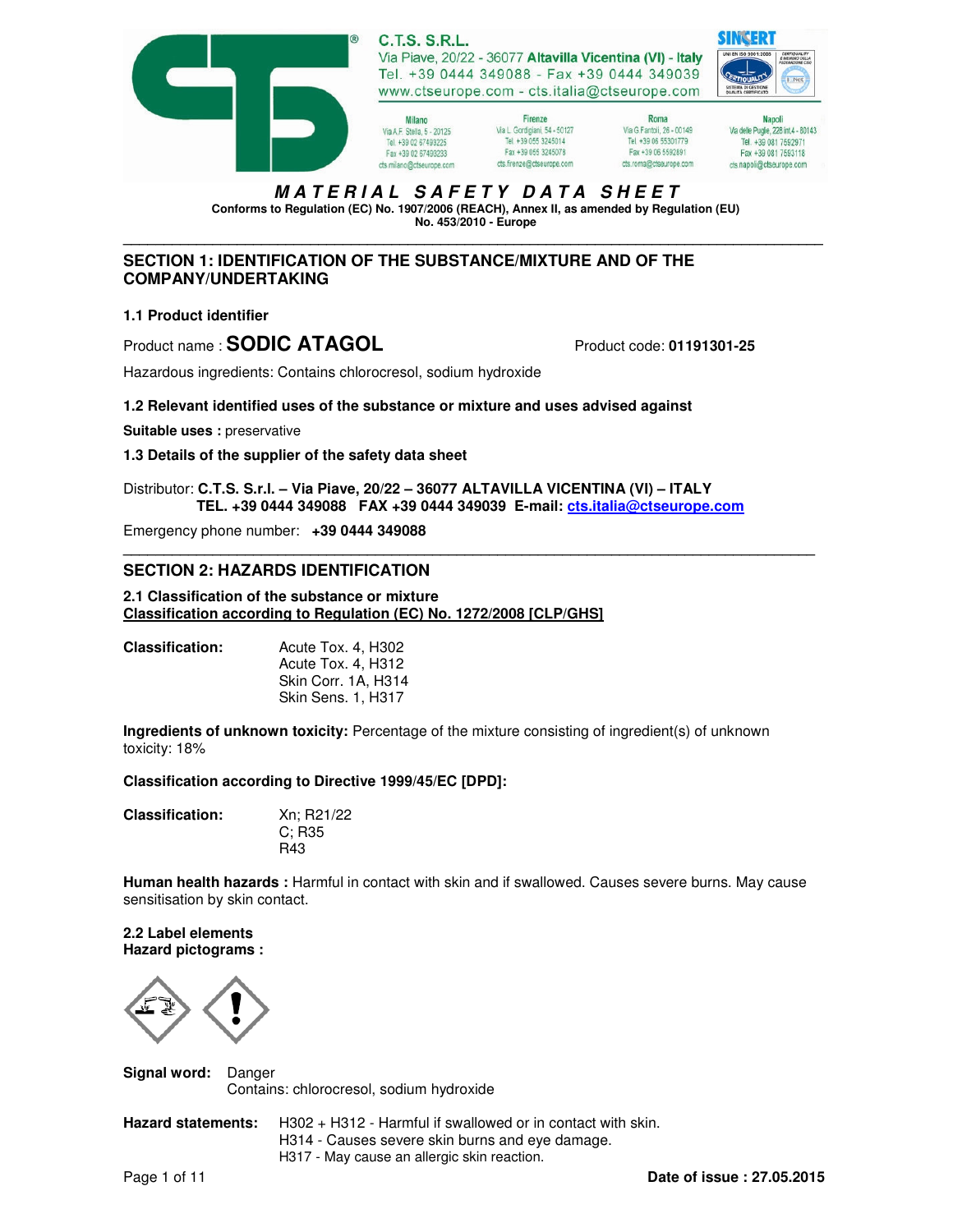

**Additional warning phrases:** Not applicable.

### **Precautionary statements**

**Prevention:** Wear protective gloves/clothing and eye/face protection. Do not breathe dust or mist. Do not eat, drink or smoke when using this product.

**Response:** IF INHALED: Remove person to fresh air and keep comfortable for breathing. Immediately call a POISON CENTER or physician. IF SWALLOWED: Immediately call a POISON CENTER or physician. Do NOT induce vomiting. IF ON SKIN (or hair): Take off immediately all contaminated clothing. Rinse skin with water or shower. Immediately call a POISON CENTER or physician. IF IN EYES: Immediately call a POISON CENTER or physician.

### **Storage:** Store locked up.

**Disposal:** Dispose of contents and container in accordance with all local, regional, national and international regulations.

#### **2.3 Other hazards**

#### **Other hazards which do not result in classification:**

Handling and/or processing of this material may generate a dust which can cause mechanical irritation of the eyes, skin, nose and throat. Fine dust clouds may form explosive mixtures with air.

**\_\_\_\_\_\_\_\_\_\_\_\_\_\_\_\_\_\_\_\_\_\_\_\_\_\_\_\_\_\_\_\_\_\_\_\_\_\_\_\_\_\_\_\_\_\_\_\_\_\_\_\_\_\_\_\_\_\_\_\_\_\_\_\_\_\_\_\_\_\_\_\_\_\_\_\_\_\_\_\_\_\_\_\_\_** 

|                                   |                                                                                        |           | <b>Classification</b>                                                      |                                                                                                                    |       |
|-----------------------------------|----------------------------------------------------------------------------------------|-----------|----------------------------------------------------------------------------|--------------------------------------------------------------------------------------------------------------------|-------|
| <b>Product/ingredient</b><br>name | <b>Identifiers</b>                                                                     | %         | 67/548/EEC                                                                 | <b>Regulation (EC)</b><br>No. 1272/2008<br>[CLP]                                                                   | Type  |
| 4-chloro-<br>3-methylphenol       | EC: 200-431-6<br>CAS: 59-50-7<br>Index: 604-014-00-3                                   | 60 - 70   | Xn; R21/22<br>Xi: R41<br>R43<br>N: R50                                     | Acute Tox. 4, H302 [1]<br>Acute Tox. 4, H312<br>Eye Dam. 1, H318<br>Skin Sens. 1, H317<br>Aquatic Acute 1,<br>H400 |       |
| sodium hydroxide                  | REACH #:<br>01-2119457892-27<br>EC: 215-185-5<br>CAS: 1310-73-2<br>Index: 011-002-00-6 | $15 - 20$ | C: R35                                                                     | Met. Corr. 1, H290<br>Skin Corr. 1A,<br>H314                                                                       | $[1]$ |
|                                   |                                                                                        |           | See Section 16 for<br>the full text of the<br>R-phrases<br>declared above. | See Section 16<br>for the full text of<br>the H statements<br>declared above.                                      |       |

## **SECTION 3: COMPOSITION/INFORMATION ON INGREDIENTS**

### **Occupational exposure limits, if available, are listed in Section 8.**

Type

[1] Substance classified with a health or environmental hazard

[2] Substance with a workplace exposure limit

[3] Substance meets the criteria for PBT according to Regulation (EC) No. 1907/2006, Annex XIII

[4] Substance meets the criteria for vPvB according to Regulation (EC) No. 1907/2006, Annex XIII

[5] Substance of equivalent concern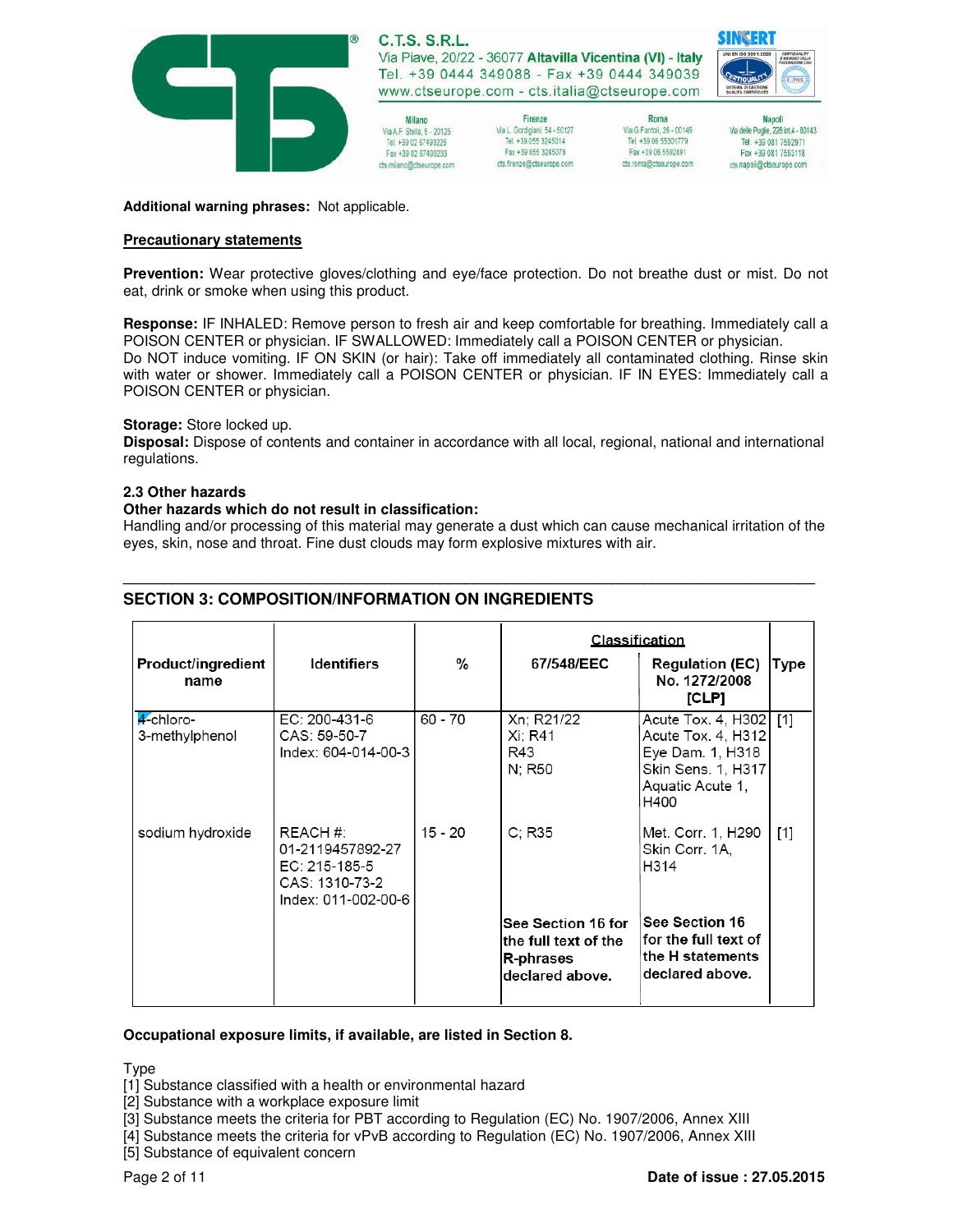

**C.T.S. S.R.L.** Via Piave, 20/22 - 36077 Altavilla Vicentina (VI) - Italy Tel. +39 0444 349088 - Fax +39 0444 349039

www.ctseurope.com - cts.italia@ctseurope.com Firenze

Milano Via A.F. Stella, 5 - 20125 Tel. +39 02 67493225 Fax +39 02 67493233 cts.milano@ctseurope.com

Via G.Fantoli, 26 - 00149 Via L. Gordiniani, 54 - 50127 Tel. +39 055 3245014 Tel. +39 06 55301779 Fax +39 055 3245078 Fax +39 06 5592891 cts.firenze@ctseurope.com cts.roma@ctseurope.com

Roma



**Napoli** Via delle Puglie, 228 int.4 - 80143 Tel. +39 081 7592971 Fax +39 081 7593118 cts.napoli@ctseurope.com

## **SECTION 4: FIRST AID MEASURES**

### **4.1 Description of first aid measures**

**Inhalation:** Get medical attention immediately. Move exposed person to fresh air. If it is suspected that fumes are still present, the rescuer should wear an appropriate mask or self-contained breathing apparatus. Keep person warm and at rest. If not breathing, if breathing is irregular or if respiratory arrest occurs, provide artificial respiration or oxygen by trained personnel. It may be dangerous to the person providing aid to give mouth-to-mouth resuscitation. If unconscious, place in recovery position and get medical attention immediately. Maintain an open airway. Loosen tight clothing such as a collar, tie, belt or waistband. **Ingestion:** Get medical attention immediately. Wash out mouth with water. Move exposed person to fresh air. Keep person warm and at rest. If material has been swallowed and the exposed person is conscious, give small quantities of water to drink. Stop if the exposed person feels sick as vomiting may be dangerous. Do not induce vomiting unless directed to do so by medical personnel. If vomiting occurs, the head should be kept low so that vomit does not enter the lungs. Chemical burns must be treated promptly by a physician. Never give anything by mouth to an unconscious person. If unconscious, place in recovery position and get medical attention immediately. Maintain an open airway. Loosen tight clothing such as a collar, tie, belt or waistband. **Skin contact:** Wash skin immediately with plenty of water and soap. Get medical attention immediately. Remove contaminated clothing and shoes. Continue to rinse for at least 10 minutes. Chemical burns must be treated promptly by a physician. Wash clothing before reuse. Clean shoes thoroughly before reuse. **Eye contact:** Get medical attention immediately. Immediately flush eyes with plenty of water, occasionally lifting the upper and lower eyelids. Check for and remove any contact lenses. Continue to rinse for at least 10 minutes. Chemical burns must be treated promptly by a physician.

**4.2 Most important symptoms and effects, both acute and delayed See Section 11 for more detailed information on health effects and symptoms.** 

**4.3 Indication of any immediate medical attention and special treatment needed Notes to physician:** Basic aid, decontamination, symptomatic treatment. **See Section 11 for more detailed information on health effects and symptoms.**

## **SECTION 5: FIREFIGHTING MEASURES**

## **5.1 Extinguishing media**

**Suitable extinguishing media:** Use dry chemical powder.

**Unsuitable extinguishing media:** Do not use water jet.

### **5.2 Special hazards arising from the substance or mixture**

**Hazards from the substance or mixture:** Fine dust clouds may form explosive mixtures with air.

**\_\_\_\_\_\_\_\_\_\_\_\_\_\_\_\_\_\_\_\_\_\_\_\_\_\_\_\_\_\_\_\_\_\_\_\_\_\_\_\_\_\_\_\_\_\_\_\_\_\_\_\_\_\_\_\_\_\_\_\_\_\_\_\_\_\_\_\_\_\_\_\_\_\_\_\_\_\_\_\_\_\_\_\_\_\_**

**Hazardous combustion products:** Decomposition products may include the following materials: carbon oxides halogenated compounds metal oxide/oxides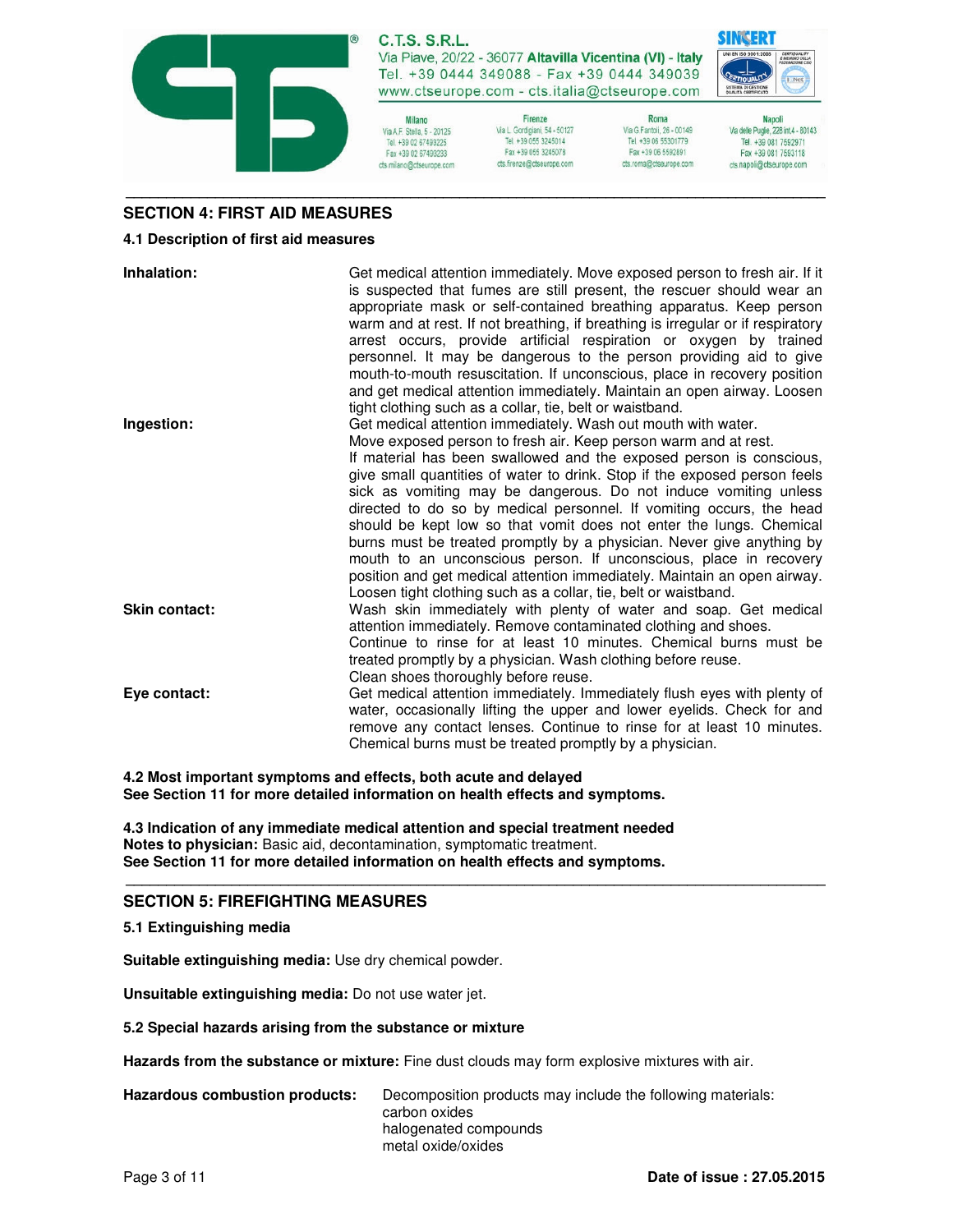

Milano Via A.F. Stella, 5 - 20125 Tel. +39 02 67493225 Fax +39 02 67493233 cts.milano@ctseurope.com

Firenze Via L. Gordiniani, 54 - 50127 Tel. +39 055 3245014 lei. +39 055 3245014<br>Fax +39 055 3245078 cts.frenze@ctseurope.com

Roma Via G.Fantoli, 26 - 00149 Tel. +39 06 55301779 Fax +39 06 5592891 cts.roma@ctseurope.com

**Napoli** Via delle Puglie, 228 int.4 - 80143 Tel. +39 081 7592971 Fax +39 081 7593118 cts.napoli@ctseurope.com

SINGERT

### **5.3 Advice for firefighters**

### **Special precautions for fire-fighters:**

Promptly isolate the scene by removing all persons from the vicinity of the incident if there is a fire. No action shall be taken involving any personal risk or without suitable training. Move containers from fire area if this can be done without risk. Use water spray to keep fire-exposed containers cool.

### **Special protective equipment for fire-fighters:**

Fire-fighters should wear appropriate protective equipment and selfcontained breathing apparatus (SCBA) with a full face-piece operated in positive pressure mode.

**\_\_\_\_\_\_\_\_\_\_\_\_\_\_\_\_\_\_\_\_\_\_\_\_\_\_\_\_\_\_\_\_\_\_\_\_\_\_\_\_\_\_\_\_\_\_\_\_\_\_\_\_\_\_\_\_\_\_\_\_\_\_\_\_\_\_\_\_\_\_\_\_\_\_\_\_\_\_\_\_\_\_\_\_\_\_**

# **SECTION 6: ACCIDENTAL RELEASE MEASURES**

### **6.1 Personal precautions, protective equipment and emergency procedures:**

No action shall be taken involving any personal risk or without suitable training.Keep unnecessary and unprotected personnel from entering. Do not touch or walk through spilt material. Shut off all ignition sources. No flares, smoking or flames in hazard area. Avoid breathing dust. Provide adequate ventilation. Put on appropriate personal protective equipment (see Section 8).

### **6.2 Environmental precautions:**

Avoid dispersal of spilt material and runoff and contact with soil, waterways, drains and sewers. Inform the relevant authorities if the product has caused environmental pollution (sewers, waterways, soil or air).

#### **6.3 Methods and material for containment and cleaning up Small spill:**

Move containers from spill area. Vacuum or sweep up material and place in a designated, labelled waste container. Use spark-proof tools and explosion-proof equipment. Dispose of via a licensed waste disposal contractor.

### **Large spill:**

Move containers from spill area. Prevent entry into sewers, water courses, basements or confined areas. Vacuum or sweep up material and place in a designated, labelled waste container. Avoid creating dusty conditions and prevent wind dispersal. Use sparkproof tools and explosion-proof equipment. Dispose of via a licensed waste disposal contractor. Note: see Section 1 for emergency contact information and Section 13 for waste disposal.

### **6.4 Reference to other sections:**

See Section 1 for emergency contact information. See Section 8 for information on appropriate personal protective equipment. See Section 13 for additional waste treatment information.

# **SECTION 7: HANDLING AND STORAGE**

## **7.1 Precautions for safe handling:**

Put on appropriate personal protective equipment (see Section 8).

Eating, drinking and smoking should be prohibited in areas where this material is handled, stored and processed. Workers should wash hands and face before eating, drinking and smoking. Persons

**\_\_\_\_\_\_\_\_\_\_\_\_\_\_\_\_\_\_\_\_\_\_\_\_\_\_\_\_\_\_\_\_\_\_\_\_\_\_\_\_\_\_\_\_\_\_\_\_\_\_\_\_\_\_\_\_\_\_\_\_\_\_\_\_\_\_\_\_\_\_\_\_\_\_\_\_\_\_\_\_\_\_\_** 

with a history of skin sensitization problems should not be employed in any process in which this product is used. Do not get in eyes or on skin or clothing. Do not breathe dust. Do not ingest. Avoid the creation of dust when handling and avoid all possible sources of ignition (spark or flame). Prevent dust accumulation. Use

only with adequate ventilation. Wear appropriate respirator when ventilation is inadequate. Keep in the original container or an approved alternative made from a compatible material, kept tightly closed when not in use. Electrical equipment and lighting should be protected to appropriate standards to prevent dust coming into contact with hot surfaces, sparks or other ignition sources. Empty containers retain product residue and can be hazardous.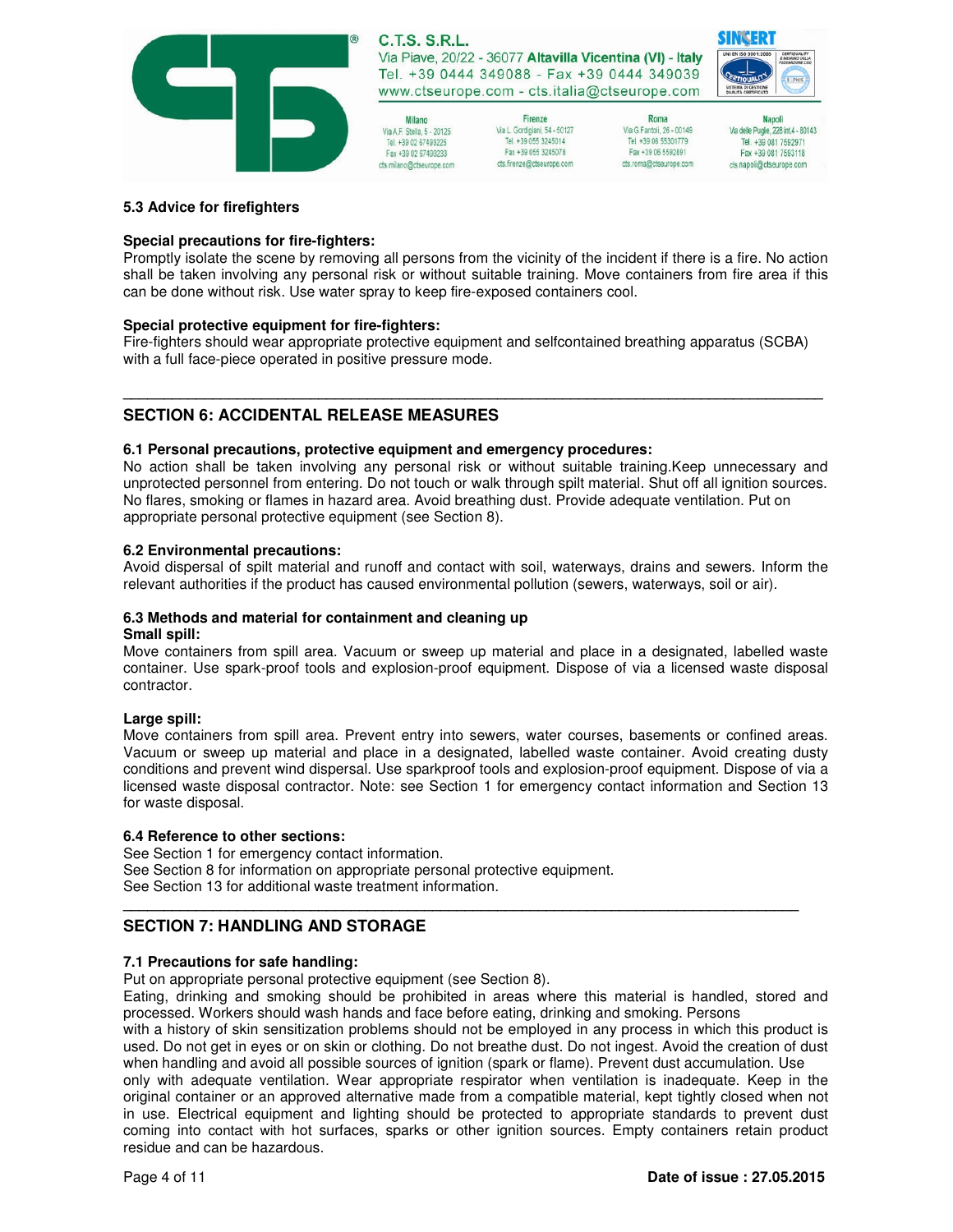

### **7.2 Conditions for safe storage, including any incompatibilities:**

Store between the following temperatures: 5 to 40°C (41 to 104°F). Store in accordance with local regulations. Store in a segregated and approved area. Store in original container protected from direct sunlight in a dry, cool and well-ventilated area, away from incompatible materials (see Section 10) and food and drink. Store locked up. Eliminate all ignition sources. Separate from oxidizing materials. Keep container tightly closed and sealed until ready for use. Containers that have been opened must be carefully resealed and kept upright to prevent leakage. Do not store in unlabelled containers. Use appropriate containment to avoid environmental contamination.

### **7.3 Specific end use(s)**

**Recommendations:** Not available.

### **Industrial sector specific solutions:** Not available.

**Remarks:** Avoid the formation of dust, if necessary siphoning the product off locally. Vent waste air only via suitable separators or scrubbers. Take precautionary measures against electrostatic discharges. **\_\_\_\_\_\_\_\_\_\_\_\_\_\_\_\_\_\_\_\_\_\_\_\_\_\_\_\_\_\_\_\_\_\_\_\_\_\_\_\_\_\_\_\_\_\_\_\_\_\_\_\_\_\_\_\_\_\_\_\_\_\_\_\_\_\_\_\_\_\_\_\_\_\_\_\_\_\_\_\_\_\_\_\_\_\_**

## **SECTION 8: EXPOSURE CONTROLS/PERSONAL PROTECTION**

#### **8.1 Control parameters**

**Exposure limit values:** Not available.

| Derived effect levels           |      |                         |                     |                           |                          |  |
|---------------------------------|------|-------------------------|---------------------|---------------------------|--------------------------|--|
| Ingredient name Type            |      | <b>Exposure</b>         | Value               | <b>Population Effects</b> | Remarks                  |  |
| sodium hydroxide DNEL Long term |      | Inhalation              | 1 mg/m <sup>3</sup> | Consumers -               | $\overline{\phantom{0}}$ |  |
|                                 | DNEL | Long term<br>Inhalation | 1 mg/m $3$          | Workers<br>٠              |                          |  |
| <b>Conclusion/Summary</b>       |      | : Not available.        |                     |                           |                          |  |

### **Recommended monitoring procedures:**

If this product contains ingredients with exposure limits, personal, workplace atmosphere or biological monitoring may be required to determine the effectiveness of the ventilation or other control measures and/or the necessity to use respiratory protective equipment. Reference should be made to monitoring standards, such as the following: European Standard EN 689 (Workplace atmospheres - Guidance for the assessment of exposure by inhalation to chemical agents for comparison with limit values and measurement strategy) European Standard EN 14042 (Workplace atmospheres - Guide for the application and use of procedures for the assessment of exposure to chemical and biological agents) European Standard EN 482 (Workplace atmospheres – General requirements for the performance of procedures for the measurement of chemical agents) Reference to national guidance documents for methods for the determination of hazardous substances will also be required.

### **8.2 Exposure controls Risks management measures Occupational exposure controls**

#### **Technical measures:**

Use only with adequate ventilation. Use process enclosures, local exhaust ventilation or other engineering controls to keep worker exposure to airborne contaminants below any recommended or statutory limits. Use explosion-proof ventilation equipment.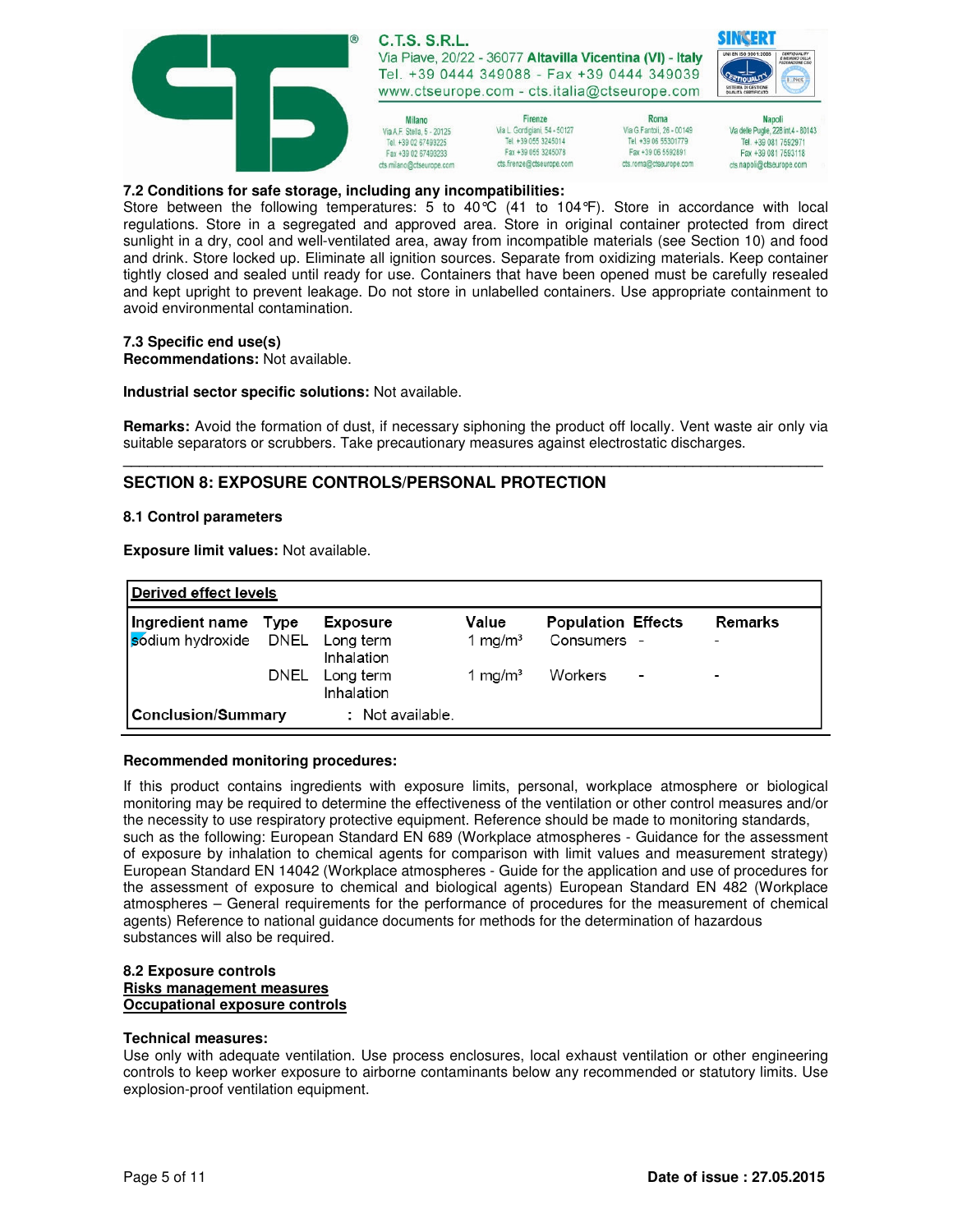

| Milano                      |
|-----------------------------|
| Via A.F. Stella, 5 - 20125  |
| Tel. +39 02 67493225        |
| Fax +39 02 67493233         |
| MO MULSAA (MASO ALIFAA DAM) |

Firenze Via L. Gordiniani, 54 - 50127 Tel. +39 055 3245014 Fax +39 055 3245078 cts.firenze@ctseurope.com

Roma Via G.Fantoli, 26 - 00149 Tel. +39 06 55301779 Fax +39 06 5592891 cts.roma@ctseurope.com



**Napoli** Via delle Puglie, 228 int.4 - 80143 Tel. +39 081 7592971 Fax +39 081 7593118 cts.napoli@ctseurope.com

### **Personal protection measures**

#### **Respiratory protection:**

Use a properly fitted, air-purifying or air-fed respirator complying with an approved standard if a risk assessment indicates this is necessary. Respirator selection must be based on known or anticipated exposure levels, the hazards of the product and the safe working limits of the selected respirator. Recommended: Full mask with type ABEK filter.

### **Hand protection:**

Chemical-resistant, impervious gloves complying with an approved standard should be worn at all times when handling chemical products if a risk assessment indicates this is necessary. After contamination with product change the gloves immediately and dispose of them according to relevant national and local Regulations Recommended: (< 1 hour) Butyl rubber - IIR, Nitrile rubber - NBR, Polyvinyl chloride - PVC

#### **Eye protection:**

Safety eyewear complying with an approved standard should be used when a risk assessment indicates this is necessary to avoid exposure to liquid splashes, mists, gases or dusts. If operating conditions cause high dust concentrations to be produced, use dust goggles. Recommended: safety glasses with side-shields.

#### **Skin protection:**

Personal protective equipment for the body should be selected based on the task being performed and the risks involved and should be approved by a specialist before handling this product. Recommended: Wear protective clothing.

#### **Hygiene measures**

Wash hands, forearms and face thoroughly after handling chemical products, before eating, smoking and using the lavatory and at the end of the working period. Appropriate techniques should be used to remove potentially contaminated clothing. Wash contaminated clothing before reusing. Ensure that eyewash stations and safety showers are close to the workstation location.

### **Environmental exposure controls**

### **Technical measures:**

Emissions from ventilation or work process equipment should be checked to ensure they comply with the requirements of environmental protection legislation. In some cases, fume scrubbers, filters or engineering modifications to the process equipment will be necessary to reduce emissions to acceptable levels.

## **SECTION 9: PHYSICAL AND CHEMICAL PROPERTIES**

### **9.1 Information on basic physical and chemical properties**

## **General information Appearance Physical state:** Solid. [flakes]

**Colour:** White to yellowish. **Odour:** Faint odour.

### **Important health, safety and environmental information**

**pH:** 10,5 to 11,5 [Conc. (% w/w): 0,1%] **Melting point:** 94°C (201,2°F) **Vapour pressure:** 0.00016 hPa (20°C) 0.000021 hPa (60°C) 0.000061 hPa  $(100^{\circ}C)$ 

**Density:** 1,36 kg/L (20°C) **Bulk density:** 700 kg/m³ **Solubility:** 580 g/l (water) **Ignition temperature:** >250°C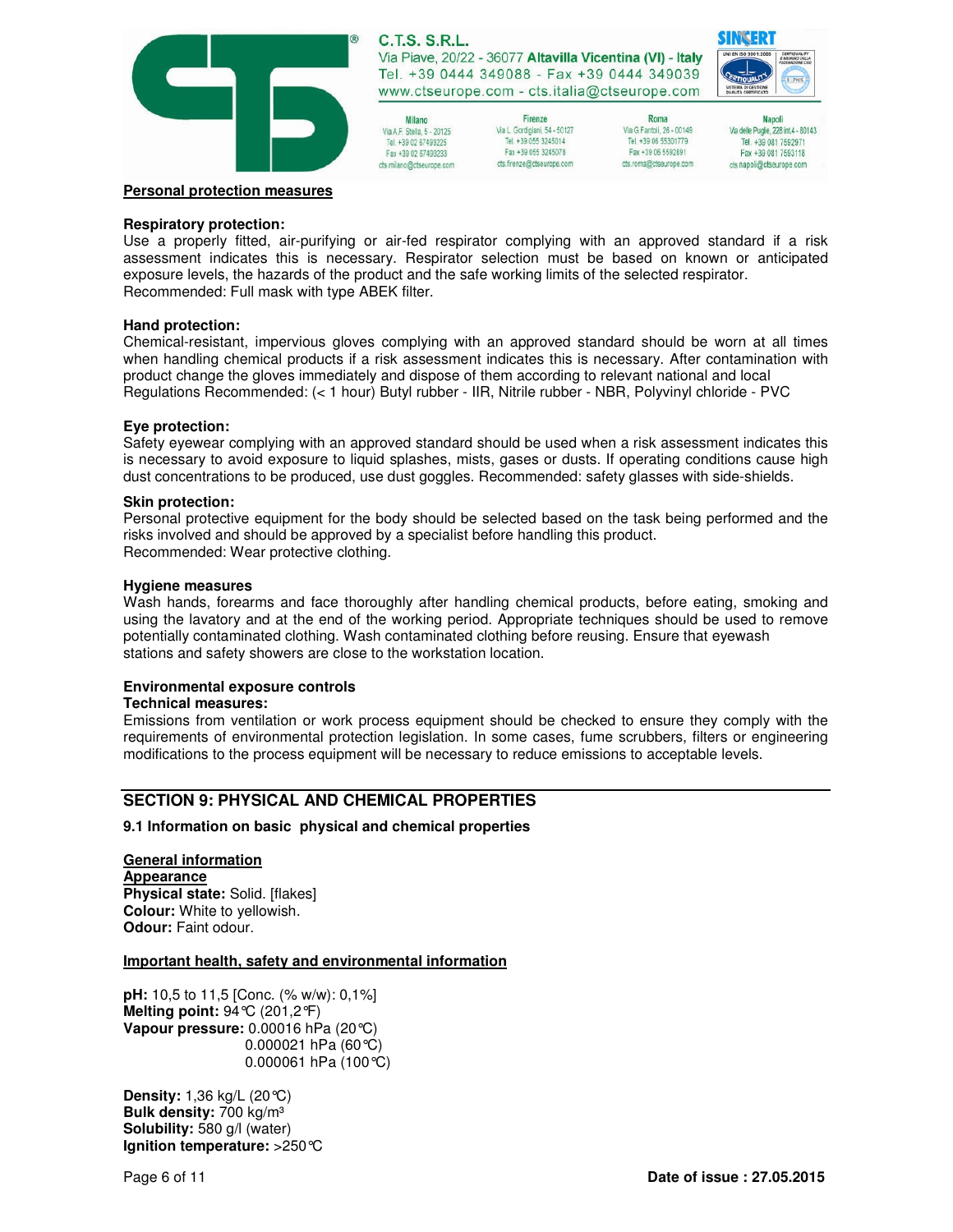

Milano Via A.F. Stella, 5 - 20125 Tel. +39 02 67493225 Fax +39 02 67493233 cts.milano@ctseurope.com

Firenze Via L. Gordigiani, 54 - 50127 Tel. +39 055 3245014 Fax +39 055 3245078 cts.frenze@ctseurope.com

Roma Via G.Fantoli, 26 - 00149 Tel. +39 06 55301779 Fax +39 06 5592891 cts.roma@ctseurope.com

**Napoli** Via delle Puglie, 228 int.4 - 80143 Tel. +39 081 7592971 Fax +39 081 7593118 cts.napoli@ctseurope.com

SINGERT

**Auto-ignition temperature:** 170°C (338°F) **Decomposition temperature:** Not available

### **9.2 Other information**

No additional information

# **SECTION 10: STABILITY AND REACTIVITY**

**10.1 Reactivity:** No specific test data related to reactivity available for this product or its ingredients.

**10.2 Chemical stability:** The product is stable.

**10.3 Possibility of hazardous reactions:** Under normal conditions of storage and use, hazardous reactions will not occur.

**10.4 Condition to avoid:** In the case of dusty organic products the possibility of a dust explosion should always be considered.

**\_\_\_\_\_\_\_\_\_\_\_\_\_\_\_\_\_\_\_\_\_\_\_\_\_\_\_\_\_\_\_\_\_\_\_\_\_\_\_\_\_\_\_\_\_\_\_\_\_\_\_\_\_\_\_\_\_\_\_\_\_\_\_\_\_\_\_\_\_\_\_\_\_\_\_\_\_\_\_\_\_\_\_\_\_\_**

**10.5 Incompatible materials:** Reactive or incompatible with the following materials: oxidizing materials.

**10.6 Hazardous decomposition products:** Under normal conditions of storage and use, hazardous decomposition products should not be produced.

# **SECTION 11: TOXICOLOGICAL INFORMATION**

### **11.1 Information on toxicological effects**

## **Potential acute health effects**

**Inhalation:**

May give off gas, vapor or dust that is very irritating or corrosive to the respiratory system.

**Ingestion:** 

Harmful if swallowed. Corrosive to the digestive tract. Causes burns. May cause burns to mouth, throat and stomach.

**Skin contact** 

Causes severe burns. Harmful in contact with skin. May cause an allergic skin reaction.

### **Eye contact**

Causes serious eye damage.

### **Acute toxicity**

| Product/ingredient name | result            | <b>Species</b> | <b>Dose</b>              | <b>Exposure</b> | <b>Test</b>    |
|-------------------------|-------------------|----------------|--------------------------|-----------------|----------------|
| <b>SODIC ATAGOL</b>     | <b>LD50</b>       | Rat-male       | 1610 mg/kg               |                 |                |
|                         | Oral              |                |                          |                 |                |
|                         | <b>LD50</b>       | Rat-female     | 1360 mg/kg               |                 |                |
|                         | Oral              |                |                          |                 |                |
| 4-chloro-3-methylphenol | <b>LD50</b>       | Rat            | >2000 mg/kg              |                 |                |
|                         | <b>Dermal</b>     |                |                          |                 |                |
| <b>SODIC ATAGOL</b>     | <b>LC50</b>       | Rat            | $>583$ mg/m <sup>3</sup> | 4 hours         | $\blacksquare$ |
|                         | <b>Inhalation</b> |                |                          |                 |                |
|                         | <b>Dusts</b>      |                |                          |                 |                |
|                         | And mists         |                |                          |                 |                |

**Conclusion/Summary: \*** Highest producible concentration. Dosage caused no mortality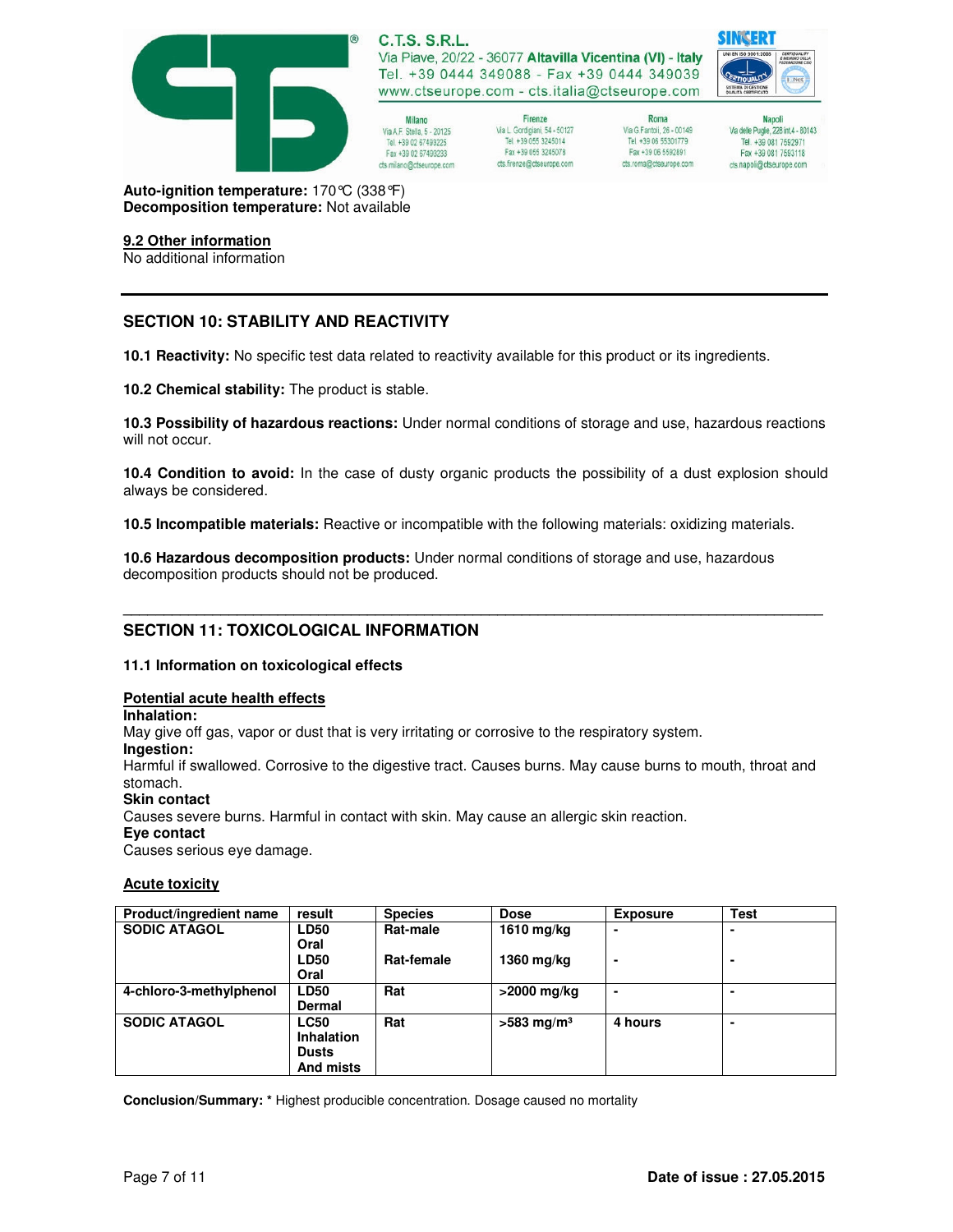

| Milano                     |
|----------------------------|
| Via A.F. Stella, 5 - 20125 |
| Tel +39 02 67493225        |
| Fax +39 02 67493233        |
| CIS MUANOLOCISAURODA COM-  |



Roma Via G.Fantoli, 26 - 00149 Tel. +39 06 55301779 Fax +39 06 5592891 cts.roma@ctseurope.com



Napoli<br>14- Via delle Puglie, 228 int.4 Tel. +39 081 7592971 Fax +39 081 7593118 cts.napoli@ctseurope.com

## **Acute toxicity estimates**

| Route  | <b>ATE</b><br><b>Toxicity Estimates)</b><br>value<br>: (Acute |
|--------|---------------------------------------------------------------|
| Dermal | م دار<br>$m$ n.                                               |

## **Irritation/Corrosion**

**Skin:** corrosive: tested on rabbits.

**Eyes:** Causes serious eye damage.: tested on rabbit eyes.

### **Sensitiser**

| Product/ingredient name | Route of<br>exposure | <b>Species</b> | <b>Result</b> | <b>Test description</b> |
|-------------------------|----------------------|----------------|---------------|-------------------------|
| 4-chloro-3-methylphenol | skin                 | Guinea pig     | Sensitising   |                         |

### **Skin:** Sensitising

### **Chronic toxicity**

| Product/ingredient name | Result                                                     | <b>Species</b>         | <b>Dose</b>                                 | <b>Exposure</b> |
|-------------------------|------------------------------------------------------------|------------------------|---------------------------------------------|-----------------|
| 4-chloro-3-methylphenol | <b>Chronic NOEL</b><br>Oral<br><b>Chronic NOEL</b><br>Oral | Rat-Male<br>Rat-Female | 103 mg/kg per<br>dav<br>$134 \text{ mg/kg}$ |                 |

**\_\_\_\_\_\_\_\_\_\_\_\_\_\_\_\_\_\_\_\_\_\_\_\_\_\_\_\_\_\_\_\_\_\_\_\_\_\_\_\_\_\_\_\_\_\_\_\_\_\_\_\_\_\_\_\_\_\_\_\_\_\_\_\_\_\_\_\_\_\_\_\_\_\_\_\_\_\_\_\_\_\_\_\_\_\_**

### **Chronic effects:**

Repeated or prolonged inhalation of dust may lead to chronic respiratory irritation.

**Remarks:** 4-chloro-3-methylphenol, sodium salt: Ames-test: negative.

# **SECTION 12: ECOLOGICAL INFORMATION**

### **12.1 Toxicity**

| Product/ingredient name | <b>Test</b> | Result               | <b>Species</b> | <b>Exposure</b> |
|-------------------------|-------------|----------------------|----------------|-----------------|
| SODIC ATAGOL            |             | Acute EC50 3.9 mg/l  | Daphnia -      | 48 hours        |
|                         |             |                      | Daphnia        |                 |
|                         |             |                      | Magna          |                 |
|                         |             | Acute IC50 11.1 mg/l | Algae -        | 72 hours        |
|                         |             |                      | Desmodesmus    |                 |
|                         |             |                      | subspicatus    |                 |
|                         |             | Acute LC50 5.7 mg/   | Fish - Danio   | 48 hours        |
|                         |             |                      | rerio          |                 |
|                         |             |                      |                |                 |

**Conclusion/Summary:** Not available

## **12.2 Persistence and degradability**

| Product/ingredient name | <b>Aquatic half-life</b> | <b>Photolysis</b> | <b>Biodegradability</b> |
|-------------------------|--------------------------|-------------------|-------------------------|
| chlorocresol            |                          |                   | <b>Headily</b>          |
|                         |                          |                   |                         |

| Product/ingredient name | Rate of Period (days)<br>degradation/<br>elimination (%) | Period (days) | Test                                                            |
|-------------------------|----------------------------------------------------------|---------------|-----------------------------------------------------------------|
| 4-chloro-3-methylphenol | $>90\%$                                                  | 28 days       | OECD 301C Ready<br>Biodegradability - Modified<br>MITI Test (I) |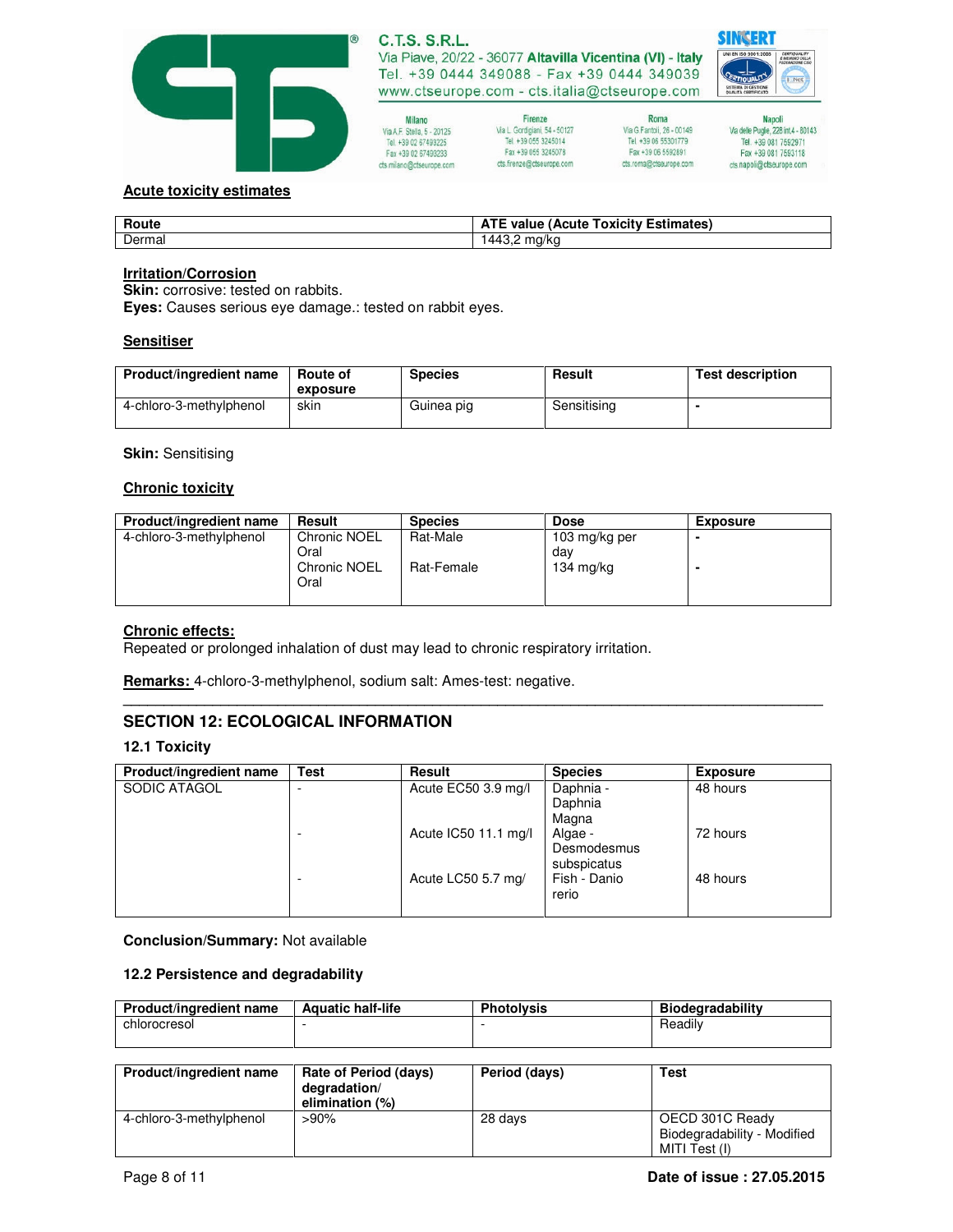

Firenze

Via L. Gordiniani, 54 - 50127

Fax +39 055 3245078

cts.firenze@ctseurope.com

Tel. +39 055 3245014

| Milano                     |  |
|----------------------------|--|
| lia A.F. Stella, 5 - 20125 |  |
| Tel. +39 02 67493225       |  |
| Fax +39 02 67493233        |  |
| migna@Meaurana.nam         |  |



Tel. +39 06 55301779

Fax +39 06 5592891

cts.roma@ctseurope.com

**SINGERT** 

**Conclusion/Summary:** Not available

### **12.3 Bioaccumulative potential**

| Product/ingredient name | LogPow | <b>BCF</b> | <b>Potential</b> |
|-------------------------|--------|------------|------------------|
| 4-chloro-3-methylphenol |        | 13         | low              |

### **12.4 Mobility in soil**

### **Soil/water partition coefficient (K<sub>OC</sub>):** not available

**Mobility:** not availbale

### **12.5 Results of PBT and vPvB assessment**

**PBT:** Not applicable **vPvB:** Not applicable

### **12.6 Other adverse effects**

### **Other adverse effects:** not available

**AOX:** The product contains organically bound halogens and can contribute to the AOX value in waste water. **\_\_\_\_\_\_\_\_\_\_\_\_\_\_\_\_\_\_\_\_\_\_\_\_\_\_\_\_\_\_\_\_\_\_\_\_\_\_\_\_\_\_\_\_\_\_\_\_\_\_\_\_\_\_\_\_\_\_\_\_\_\_\_\_\_\_\_\_\_\_\_\_\_\_\_\_\_\_\_\_\_\_\_\_\_\_**

## **SECTION 13: DISPOSAL CONSIDERATIONS**

### **13.1 Waste treatment methods**

## **Product**

### **Methods of disposal:**

Examine possibilities for re-utilisation. Product residues and uncleaned empty containers should be packaged, sealed, labelled, and disposed of or recycled according to relevant national and local regulations. Where large quantities are concerned, consult the supplier. When uncleaned empty containers are passed on, the recipient must be warned of any possible hazard that may be caused by residues. For disposal within the EC, the appropriate code according to the European Waste List (EWL) should be used.

It is among the tasks of the polluter to assign the waste to waste codes specific to industrial sectors and processes according to the European Waste List (EWL).

### **Hazardous waste:**

The classification of the product may meet the criteria for a hazardous waste.

### **Packaging**

### **Methods of disposal:**

The generation of waste should be avoided or minimised wherever possible. Waste packaging should be recycled. Incineration or landfill should only be considered when recycling is not feasible.

### **Special precautions:**

This material and its container must be disposed of in a safe way. Care should be taken when handling emptied containers that have not been cleaned or rinsed out. Empty containers or liners may retain some product residues. Avoid dispersal of spilt material and runoff and contact with soil, waterways, drains and sewers.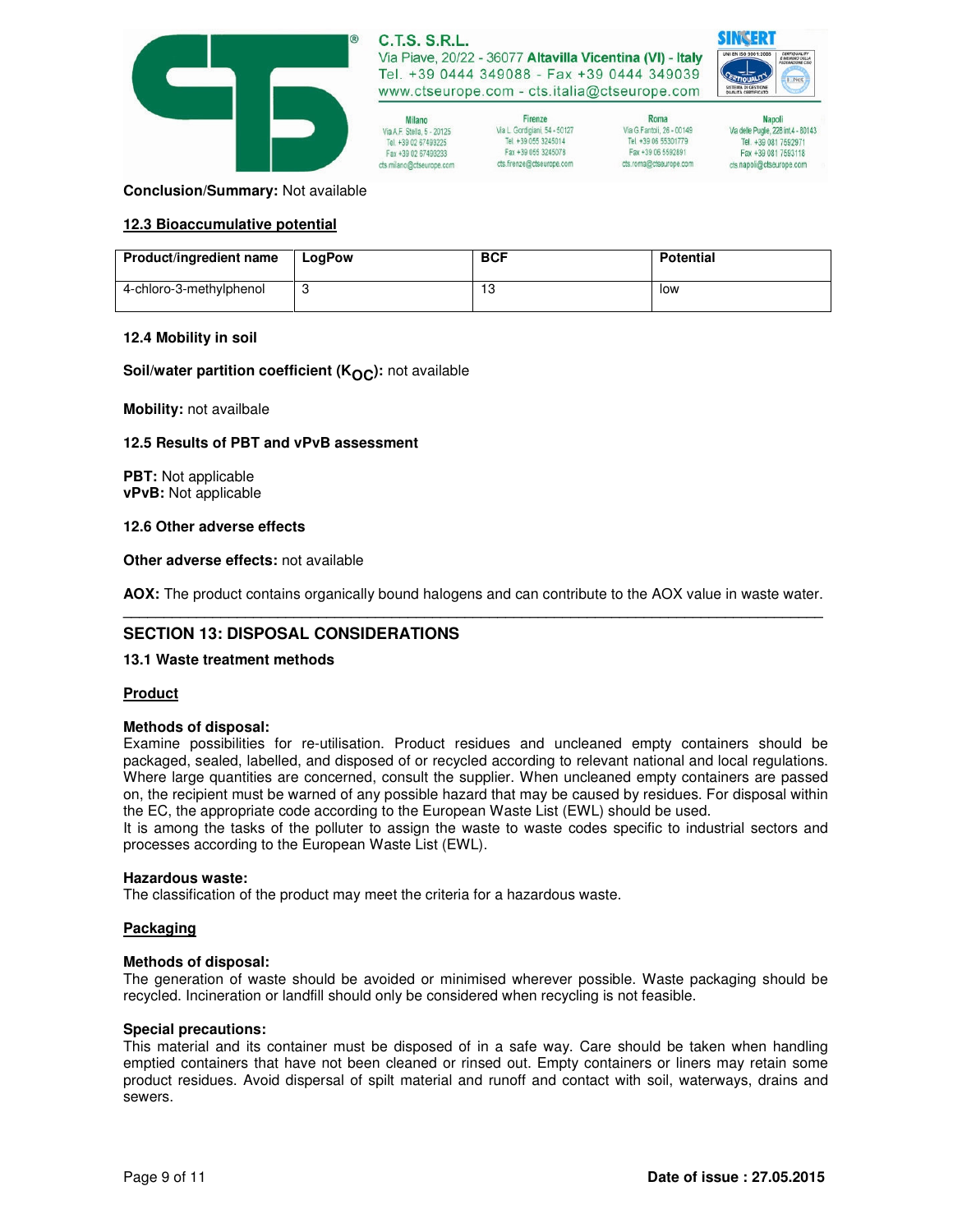

# **C.T.S. S.R.L.**

Via Piave, 20/22 - 36077 Altavilla Vicentina (VI) - Italy Tel. +39 0444 349088 - Fax +39 0444 349039 www.ctseurope.com - cts.italia@ctseurope.com

Milano Via A.F. Stella, 5 - 20125 Tel. +39 02 67493225 Fax +39 02 67493233 cts.milano@ctseurope.com

Firenze Via L. Gordigiani, 54 - 50127 Tel. +39 055 3245014 Fax +39 055 3245078 cts.frenze@ctseurope.com

Roma Via G.Fantoli, 26 - 00149 Tel. +39 06 55301779 Fax +39 06 5592891 cts.roma@ctseurope.com



Napoli<br>143- Via delle Puglie, 228 int.4 Tel. +39 081 7592971 Fax +39 081 7593118 cts.napoli@ctseurope.com

## **SECTION 14: TRANSPORT INFORMATION**

|                                                                           | <b>ADR/RID</b>                                | <b>IMDG</b>                             | <b>IATA</b>                                                                           |
|---------------------------------------------------------------------------|-----------------------------------------------|-----------------------------------------|---------------------------------------------------------------------------------------|
| <b>14.1 UN NUMBER</b>                                                     | <b>UN 1823</b>                                | UN 1823                                 | <b>UN 1823</b>                                                                        |
| <b>14.2 PROPER SHIPPING NAME</b>                                          | <b>SODIUM</b><br><b>HYDROXIDE SOLID</b>       | <b>SODIUM</b><br><b>HYDROXIDE SOLID</b> | <b>SODIUM</b><br><b>HYDROXIDE</b><br><b>SOLID</b>                                     |
| <b>14.3 TRANSPORT HAZARD</b><br><b>CLASS/MARKS</b>                        |                                               |                                         |                                                                                       |
| <b>14.4 PACKING GROUP</b>                                                 | Ш                                             | Ш                                       | Ш                                                                                     |
| <b>14.5 ENVIRONMENTAL HAZARDS</b>                                         | <b>NO</b>                                     | <b>NO</b>                               | <b>NO</b>                                                                             |
| <b>14.6 SPECIAL PRECAUTIONS FOR</b><br><b>USER/ADDITIONAL INFORMATION</b> | <b>Hazard</b><br>identification<br>number: 80 | EmS:F-A,S-B                             | <b>Passenger</b><br>aircraft:<br>P.I. 859;15 kg<br>Cargo aircraft:<br>P.I. 863; 50 KG |

**\_\_\_\_\_\_\_\_\_\_\_\_\_\_\_\_\_\_\_\_\_\_\_\_\_\_\_\_\_\_\_\_\_\_\_\_\_\_\_\_\_\_\_\_\_\_\_\_\_\_\_\_\_\_\_\_\_\_\_\_\_\_\_\_\_\_\_\_\_\_\_\_\_\_\_\_\_\_\_\_\_\_\_\_\_\_**

### **14.7 Transport in bulk according to Annex II of MARPOL 73/78 and the IBC Code:** Not available **Hazard notes:**

Corrosive.

Keep away from cargo susceptible to odour. Keep separated from foodstuffs.

# **SECTION 15: REGULATORY INFORMATION**

**15.1 Safety, health and environmental regulations/legislation specific for the substance or mixture EU Regulation (EC) No. 1907/2006 (REACH)**

**\_\_\_\_\_\_\_\_\_\_\_\_\_\_\_\_\_\_\_\_\_\_\_\_\_\_\_\_\_\_\_\_\_\_\_\_\_\_\_\_\_\_\_\_\_\_\_\_\_\_\_\_\_\_\_\_\_\_\_\_\_\_\_\_\_\_\_\_\_\_\_\_\_\_\_\_\_\_\_\_\_\_\_\_\_\_**

**\_\_\_\_\_\_\_\_\_\_\_\_\_\_\_\_\_\_\_\_\_\_\_\_\_\_\_\_\_\_\_\_\_\_\_\_\_\_\_\_\_\_\_\_\_\_\_\_\_\_\_\_\_\_\_\_\_\_\_\_\_\_\_\_\_\_\_\_\_\_\_\_\_\_\_\_\_\_\_\_\_\_\_\_**

- **Annex XIV List of substances subject to authorisation**
- **Annex XIV**

None of the components are listed. **Substances of very high concern**

None of the components are listed.

# **Other EU regulations**

## **Seveso III Directive**

This product is not controlled under the Seveso III Directive.

## **15.2 Chemical Safety Assessment:**

This product contains substances for which Chemical Safety Assessments are still required.

# **SECTION 16: OTHER INFORMATION**

### **Abbreviations and acronyms:**

ATE = Acute Toxicity Estimate CLP = Classification, Labelling and Packaging Regulation [Regulation (EC) No. 1272/2008] DNEL = Derived No Effect Level EUH statement = CLP-specific Hazard statement PBT = Persistent, Bioaccumulative and Toxic PNEC = Predicted No Effect Concentration RRN = REACH Registration Number vPvB = Very Persistent and Very Bioaccumulative